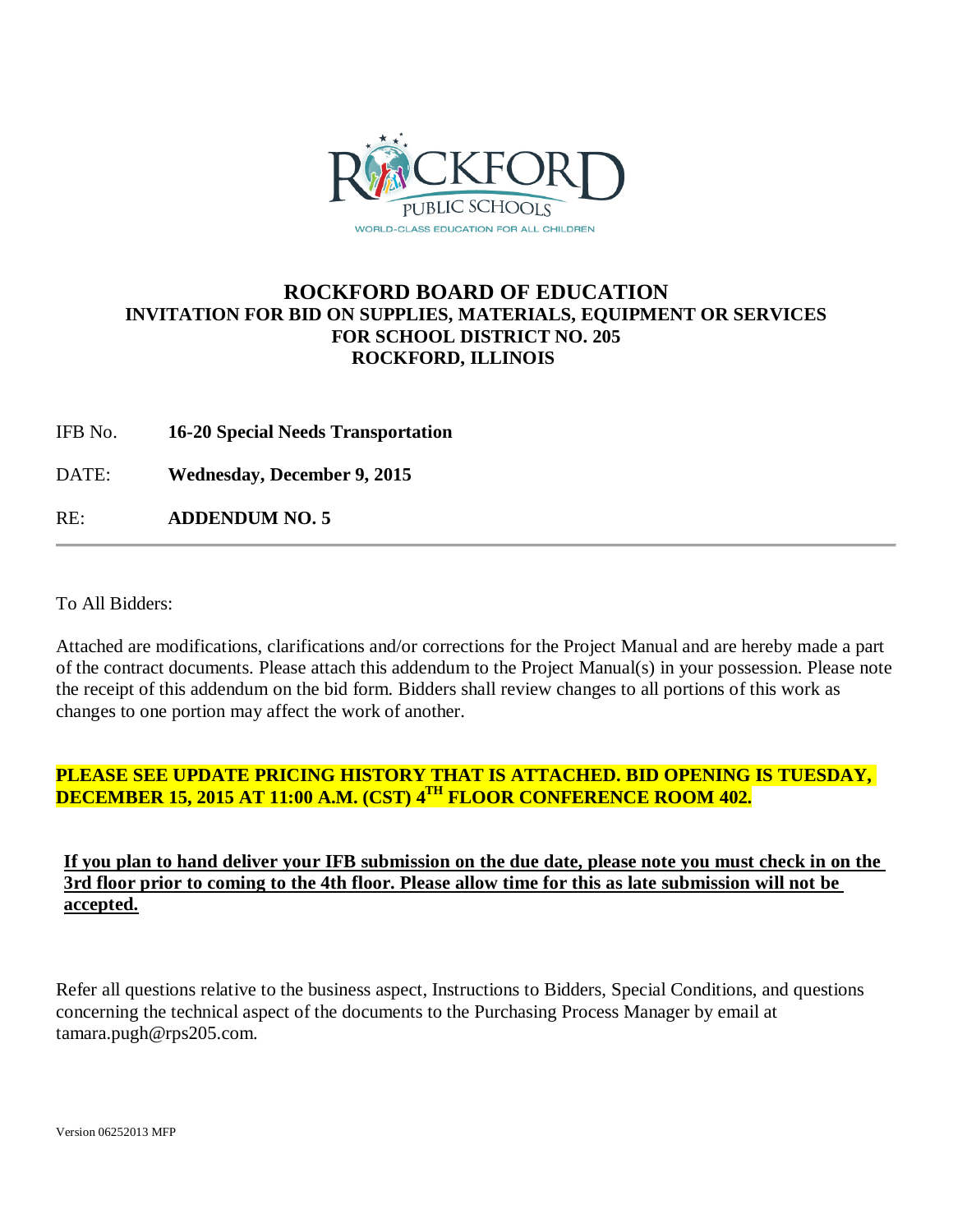| (See 08-09 Schoo |                                                                                                                                                                                                                                                             | Hours and EC Site Times)                                                                                                                                                                                                                                                                                                                                    |                                                                                                                                                                                                                                                                                                                                                    |                                                                                                                                                                                                                                                                                                                                                 |                                                                                                                                                                                                                                                                                                                      |                                                                                                                                                                                                                                                                                                                                                        |
|------------------|-------------------------------------------------------------------------------------------------------------------------------------------------------------------------------------------------------------------------------------------------------------|-------------------------------------------------------------------------------------------------------------------------------------------------------------------------------------------------------------------------------------------------------------------------------------------------------------------------------------------------------------|----------------------------------------------------------------------------------------------------------------------------------------------------------------------------------------------------------------------------------------------------------------------------------------------------------------------------------------------------|-------------------------------------------------------------------------------------------------------------------------------------------------------------------------------------------------------------------------------------------------------------------------------------------------------------------------------------------------|----------------------------------------------------------------------------------------------------------------------------------------------------------------------------------------------------------------------------------------------------------------------------------------------------------------------|--------------------------------------------------------------------------------------------------------------------------------------------------------------------------------------------------------------------------------------------------------------------------------------------------------------------------------------------------------|
|                  |                                                                                                                                                                                                                                                             |                                                                                                                                                                                                                                                                                                                                                             |                                                                                                                                                                                                                                                                                                                                                    |                                                                                                                                                                                                                                                                                                                                                 |                                                                                                                                                                                                                                                                                                                      |                                                                                                                                                                                                                                                                                                                                                        |
| 0102-6002        |                                                                                                                                                                                                                                                             | 2010-2011 2011-2012 2012-2013                                                                                                                                                                                                                                                                                                                               |                                                                                                                                                                                                                                                                                                                                                    |                                                                                                                                                                                                                                                                                                                                                 |                                                                                                                                                                                                                                                                                                                      |                                                                                                                                                                                                                                                                                                                                                        |
|                  | <b>1.70%</b>                                                                                                                                                                                                                                                | 2.30%                                                                                                                                                                                                                                                                                                                                                       | 3.00%                                                                                                                                                                                                                                                                                                                                              | 2013-2014                                                                                                                                                                                                                                                                                                                                       | 2014-2015                                                                                                                                                                                                                                                                                                            | 2015-2016<br>2.50%                                                                                                                                                                                                                                                                                                                                     |
|                  |                                                                                                                                                                                                                                                             |                                                                                                                                                                                                                                                                                                                                                             |                                                                                                                                                                                                                                                                                                                                                    |                                                                                                                                                                                                                                                                                                                                                 |                                                                                                                                                                                                                                                                                                                      |                                                                                                                                                                                                                                                                                                                                                        |
|                  |                                                                                                                                                                                                                                                             |                                                                                                                                                                                                                                                                                                                                                             |                                                                                                                                                                                                                                                                                                                                                    |                                                                                                                                                                                                                                                                                                                                                 |                                                                                                                                                                                                                                                                                                                      | <b>S11.72</b>                                                                                                                                                                                                                                                                                                                                          |
|                  |                                                                                                                                                                                                                                                             |                                                                                                                                                                                                                                                                                                                                                             |                                                                                                                                                                                                                                                                                                                                                    |                                                                                                                                                                                                                                                                                                                                                 |                                                                                                                                                                                                                                                                                                                      | <b>S5.86</b>                                                                                                                                                                                                                                                                                                                                           |
|                  |                                                                                                                                                                                                                                                             |                                                                                                                                                                                                                                                                                                                                                             |                                                                                                                                                                                                                                                                                                                                                    |                                                                                                                                                                                                                                                                                                                                                 |                                                                                                                                                                                                                                                                                                                      | <b>\$17.58</b>                                                                                                                                                                                                                                                                                                                                         |
|                  |                                                                                                                                                                                                                                                             |                                                                                                                                                                                                                                                                                                                                                             |                                                                                                                                                                                                                                                                                                                                                    |                                                                                                                                                                                                                                                                                                                                                 |                                                                                                                                                                                                                                                                                                                      | \$55.74<br><b>S37.17</b>                                                                                                                                                                                                                                                                                                                               |
|                  |                                                                                                                                                                                                                                                             |                                                                                                                                                                                                                                                                                                                                                             |                                                                                                                                                                                                                                                                                                                                                    |                                                                                                                                                                                                                                                                                                                                                 |                                                                                                                                                                                                                                                                                                                      | <b>S11.72</b>                                                                                                                                                                                                                                                                                                                                          |
|                  |                                                                                                                                                                                                                                                             |                                                                                                                                                                                                                                                                                                                                                             |                                                                                                                                                                                                                                                                                                                                                    |                                                                                                                                                                                                                                                                                                                                                 |                                                                                                                                                                                                                                                                                                                      | \$5.86                                                                                                                                                                                                                                                                                                                                                 |
|                  |                                                                                                                                                                                                                                                             |                                                                                                                                                                                                                                                                                                                                                             |                                                                                                                                                                                                                                                                                                                                                    |                                                                                                                                                                                                                                                                                                                                                 |                                                                                                                                                                                                                                                                                                                      | \$17.58                                                                                                                                                                                                                                                                                                                                                |
|                  |                                                                                                                                                                                                                                                             |                                                                                                                                                                                                                                                                                                                                                             |                                                                                                                                                                                                                                                                                                                                                    |                                                                                                                                                                                                                                                                                                                                                 |                                                                                                                                                                                                                                                                                                                      | <b>S37.17</b>                                                                                                                                                                                                                                                                                                                                          |
| 16.03            |                                                                                                                                                                                                                                                             | \$16.68                                                                                                                                                                                                                                                                                                                                                     | \$17.18                                                                                                                                                                                                                                                                                                                                            |                                                                                                                                                                                                                                                                                                                                                 |                                                                                                                                                                                                                                                                                                                      | <b>518.59</b>                                                                                                                                                                                                                                                                                                                                          |
|                  |                                                                                                                                                                                                                                                             | <b>10.05S</b>                                                                                                                                                                                                                                                                                                                                               | <b>S51.51</b>                                                                                                                                                                                                                                                                                                                                      |                                                                                                                                                                                                                                                                                                                                                 |                                                                                                                                                                                                                                                                                                                      | 555.74                                                                                                                                                                                                                                                                                                                                                 |
|                  |                                                                                                                                                                                                                                                             |                                                                                                                                                                                                                                                                                                                                                             | \$10.83                                                                                                                                                                                                                                                                                                                                            | <b>S11.16</b>                                                                                                                                                                                                                                                                                                                                   | <b>44.114</b>                                                                                                                                                                                                                                                                                                        | <b>S11.72</b>                                                                                                                                                                                                                                                                                                                                          |
|                  |                                                                                                                                                                                                                                                             |                                                                                                                                                                                                                                                                                                                                                             |                                                                                                                                                                                                                                                                                                                                                    |                                                                                                                                                                                                                                                                                                                                                 |                                                                                                                                                                                                                                                                                                                      | ZLTIS                                                                                                                                                                                                                                                                                                                                                  |
|                  |                                                                                                                                                                                                                                                             |                                                                                                                                                                                                                                                                                                                                                             |                                                                                                                                                                                                                                                                                                                                                    |                                                                                                                                                                                                                                                                                                                                                 |                                                                                                                                                                                                                                                                                                                      | <b>5167.54</b>                                                                                                                                                                                                                                                                                                                                         |
|                  |                                                                                                                                                                                                                                                             |                                                                                                                                                                                                                                                                                                                                                             |                                                                                                                                                                                                                                                                                                                                                    |                                                                                                                                                                                                                                                                                                                                                 |                                                                                                                                                                                                                                                                                                                      | 92.76                                                                                                                                                                                                                                                                                                                                                  |
|                  |                                                                                                                                                                                                                                                             |                                                                                                                                                                                                                                                                                                                                                             |                                                                                                                                                                                                                                                                                                                                                    |                                                                                                                                                                                                                                                                                                                                                 |                                                                                                                                                                                                                                                                                                                      | 810.48<br>$\frac{50.61}{20}$                                                                                                                                                                                                                                                                                                                           |
| 0.70             |                                                                                                                                                                                                                                                             |                                                                                                                                                                                                                                                                                                                                                             |                                                                                                                                                                                                                                                                                                                                                    |                                                                                                                                                                                                                                                                                                                                                 |                                                                                                                                                                                                                                                                                                                      | <b>\$0.81</b>                                                                                                                                                                                                                                                                                                                                          |
| <b>10.11</b>     | \$10.28                                                                                                                                                                                                                                                     |                                                                                                                                                                                                                                                                                                                                                             |                                                                                                                                                                                                                                                                                                                                                    |                                                                                                                                                                                                                                                                                                                                                 |                                                                                                                                                                                                                                                                                                                      | 211.72                                                                                                                                                                                                                                                                                                                                                 |
|                  |                                                                                                                                                                                                                                                             |                                                                                                                                                                                                                                                                                                                                                             | <b>S10.83</b>                                                                                                                                                                                                                                                                                                                                      | <b>SILIE</b>                                                                                                                                                                                                                                                                                                                                    |                                                                                                                                                                                                                                                                                                                      | 21.72                                                                                                                                                                                                                                                                                                                                                  |
| 00.00            |                                                                                                                                                                                                                                                             | 000\$                                                                                                                                                                                                                                                                                                                                                       | 20.00                                                                                                                                                                                                                                                                                                                                              | \$0.00                                                                                                                                                                                                                                                                                                                                          | 00.02                                                                                                                                                                                                                                                                                                                | 00'0\$                                                                                                                                                                                                                                                                                                                                                 |
|                  |                                                                                                                                                                                                                                                             |                                                                                                                                                                                                                                                                                                                                                             |                                                                                                                                                                                                                                                                                                                                                    | 9TTT5                                                                                                                                                                                                                                                                                                                                           | <b>44.114</b>                                                                                                                                                                                                                                                                                                        | ZZ-TTS                                                                                                                                                                                                                                                                                                                                                 |
|                  |                                                                                                                                                                                                                                                             | 533.34                                                                                                                                                                                                                                                                                                                                                      |                                                                                                                                                                                                                                                                                                                                                    | \$35.38                                                                                                                                                                                                                                                                                                                                         | \$36.26                                                                                                                                                                                                                                                                                                              | ZL'75                                                                                                                                                                                                                                                                                                                                                  |
|                  |                                                                                                                                                                                                                                                             |                                                                                                                                                                                                                                                                                                                                                             | 0005                                                                                                                                                                                                                                                                                                                                               | 00'0\$                                                                                                                                                                                                                                                                                                                                          | 20.00                                                                                                                                                                                                                                                                                                                | 00.02                                                                                                                                                                                                                                                                                                                                                  |
|                  |                                                                                                                                                                                                                                                             |                                                                                                                                                                                                                                                                                                                                                             |                                                                                                                                                                                                                                                                                                                                                    | <b>S11.16</b>                                                                                                                                                                                                                                                                                                                                   |                                                                                                                                                                                                                                                                                                                      | <b>S11.72</b>                                                                                                                                                                                                                                                                                                                                          |
|                  |                                                                                                                                                                                                                                                             |                                                                                                                                                                                                                                                                                                                                                             |                                                                                                                                                                                                                                                                                                                                                    |                                                                                                                                                                                                                                                                                                                                                 |                                                                                                                                                                                                                                                                                                                      | 20.00                                                                                                                                                                                                                                                                                                                                                  |
|                  |                                                                                                                                                                                                                                                             |                                                                                                                                                                                                                                                                                                                                                             |                                                                                                                                                                                                                                                                                                                                                    |                                                                                                                                                                                                                                                                                                                                                 |                                                                                                                                                                                                                                                                                                                      | <b>\$107.57</b>                                                                                                                                                                                                                                                                                                                                        |
|                  |                                                                                                                                                                                                                                                             |                                                                                                                                                                                                                                                                                                                                                             |                                                                                                                                                                                                                                                                                                                                                    |                                                                                                                                                                                                                                                                                                                                                 |                                                                                                                                                                                                                                                                                                                      | <b>Z27.17</b><br><b>S11.72</b>                                                                                                                                                                                                                                                                                                                         |
| 10.11            | \$10.28                                                                                                                                                                                                                                                     |                                                                                                                                                                                                                                                                                                                                                             |                                                                                                                                                                                                                                                                                                                                                    |                                                                                                                                                                                                                                                                                                                                                 |                                                                                                                                                                                                                                                                                                                      | 21.1.72                                                                                                                                                                                                                                                                                                                                                |
|                  |                                                                                                                                                                                                                                                             |                                                                                                                                                                                                                                                                                                                                                             |                                                                                                                                                                                                                                                                                                                                                    |                                                                                                                                                                                                                                                                                                                                                 |                                                                                                                                                                                                                                                                                                                      |                                                                                                                                                                                                                                                                                                                                                        |
|                  | 144.48<br>32.05<br>97.76<br>32.05<br>10.11<br>32.05<br>32.05<br>10.11<br>48.07<br>15.16<br><b>10.11</b><br>48.07<br><b>15.16</b><br>10.11<br><b>10.11</b><br><b>10.11</b><br>10.11<br><b>10.11</b><br>5.05<br>5.05<br>00.00<br>0.00<br>9.04<br>7.55<br>0.53 | $\overline{\Omega}$<br>\$10.28<br><b>65725</b><br>454.34<br>$\frac{510.28}{5}$<br>$\frac{100}{100}$<br>\$10.28<br>\$10.28<br>\$10.28<br>\$10.28<br>\$48.89<br>51630<br>\$32.59<br>\$15.42<br>\$10.28<br>\$48.89<br>\$32.59<br>\$1542<br>\$10.28<br>146.94<br>\$7.68<br>55.14<br>55.14<br>$rac{1}{20.00}$<br><b>ZZ'0S</b><br><b>50.54</b><br>00.05<br>61°6\$ | 2150.32<br><b>S10.52</b><br><b>LS</b> :965<br><b>S10.52</b><br>\$10.52<br>220.52<br>ZS015<br><b>42.34</b><br><b>\$10.52</b><br><b>550.01</b><br>210.52<br><b>S10.52</b><br>\$33.34<br><b>S10.52</b><br>\$15.77<br>533.34<br><b>515.77</b><br><b>\$5.25</b><br>ooros<br>\$0.00<br><b>\$5.25</b><br>\$7.85<br>\$0.73<br><b>IF6\$</b><br><b>SS-55</b> | \$154.83<br>\$10.83<br>\$16.25<br>\$10.83<br><b>534.34</b><br>\$10.83<br><b>\$10.83</b><br><b>454.34</b><br><b>SS1.51</b><br>534.34<br><b>\$10.83</b><br>\$10.83<br><b>Ob</b> 66\$<br><b>PE PES</b><br><b>\$16.25</b><br>\$10.83<br>\$10.83<br>\$0.00<br><b>SO.57</b><br>60'8\$<br><b>S5.41</b><br><b>14.55</b><br><b>52.75</b><br><b>69.65</b> | \$159.47<br>\$102.38<br>\$35.38<br><b>\$16.73</b><br>9TTT5<br>$rac{1}{21.16}$<br><b>SILIS</b><br>\$17.69<br>\$16.73<br><b>S11.16</b><br>\$53.06<br>\$35.38<br><b>S11.16</b><br>\$53.06<br><b>\$35.38</b><br><b>S11.16</b><br><b>\$5.57</b><br>\$0.00<br>\$0.58<br><b>\$5.57</b><br>20.77<br>86.93<br>\$8.33<br>3.00% | <b>704.94</b><br>\$163.46<br>35.26<br><b>47.114</b><br><b>A7.144</b><br><b>47.144</b><br>518.14<br><b>536.26</b><br><b>517.15</b><br><b>AP.11\$</b><br>\$54.38<br>536.26<br>\$17.15<br>511.44<br>47.11.44<br>511.44<br><b>44.144</b><br>\$10.23<br>\$54.38<br><b>52.71</b><br><b>55.71</b><br>20.00<br><b>50.79</b><br>\$0.60<br><b>45.54</b><br>2.50% |

l,

 $\ddot{\phantom{a}}$